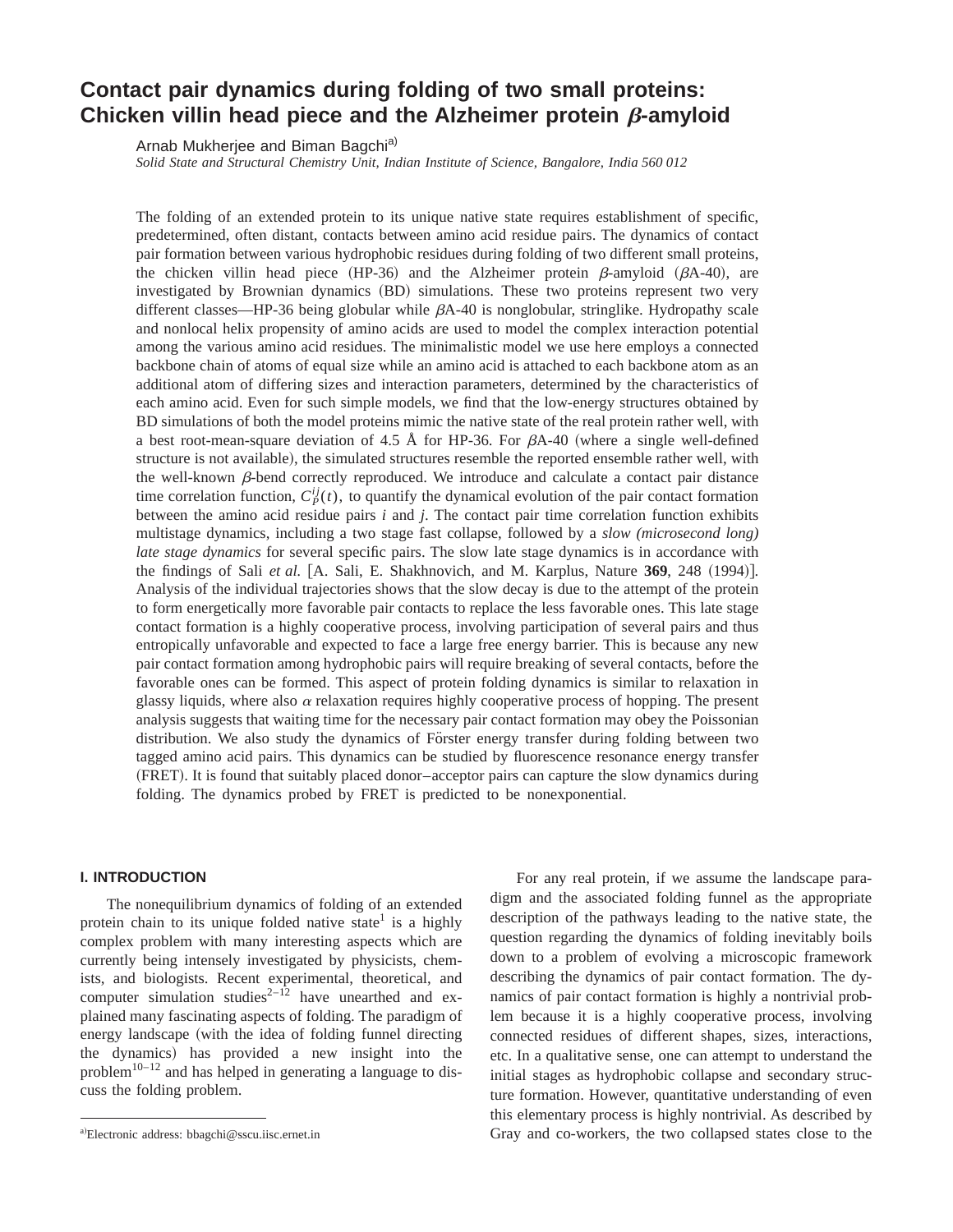unique native structure can have very different free energy  $barrier$ <sup>13</sup> While energetic penalty for forming a wrong contact could be negligible (even less than a  $k_BT$ ), the free energy barrier involved for correcting it could be prohibitively large. The theoretical description based on energy landscape paradigm has mostly concentrated on the equilibrium aspect of folding. Although much progress has been made, we still need to understand the long-range contacts—the often used Gaussian chain model might not be the appropriate one in the collapsed state. In this scenario, there is need to perform further theoretical and simulation studies to understand contact pair dynamics, with model proteins.

Theoretical and computer simulation studies suggest that when folding of an isolated and extended protein is induced by sudden change of physical conditions (such as temperature or urea concentration), the initial stage of folding is the collapse of the chain and the secondary structure formation (particularly, helices).<sup>14</sup> The collapse is driven by hydrophobic interactions and this stage is known as hydrophobic collapse.5 The time scale involved in this phase is believed to be much smaller than the total time involved and may be, for small proteins (less than 100 amino acid long) of the order of few tens of nanoseconds.15 This time would certainly depend on external conditions because the slope of the landscape should depend strongly on such conditions (for example, hydrophobic interactions are temperature dependent). Contrary to the fast initial collapse and secondary structure formation, the total time required to arrive at the final native state is *much longer*, even for small proteins, and is often more than few microseconds. It is believed that this much longer time is used in the later stage of protein folding in forming the distant (along the chain contour) native contacts. As already mentioned, the late stage of protein folding is slowed down by the entropic bottle-neck which arises due to the necessity of cooperative motion of many groups together.

Experimentally one finds that the folding of small single domain proteins often follow a first-order kinetic law

$$
\frac{dN_U}{dt} = -k_{\text{fold}} N_U,\tag{1}
$$

where  $N_U(t)$  is the number of unfolded protein at time *t*.  $k_{fold}$ is the rate of folding. As pointed out by others, $16,17$  the first order kinetics, although can be justified within a two state model, is rather surprising, given the complexity of the folding process. As already mentioned, the rate limiting process is expected to be determined by the rate of contact formation among distant pairs. Evidence for this is provided by the relation of the rate  $k_{\text{fold}}$  with the contact order as<sup>16,18</sup>

$$
\ln k_{\text{fold}} = a + b \, O_c \,,\tag{2}
$$

where *a* and *b* are "universal constants," and  $O_c$  denotes the average sequence distance between the nonlocal hydrophobic contacts and is defined by $19$ 

$$
O_c = \frac{\sum_{i,j}(s_j - s_i)}{LN_c},\tag{3}
$$

where  $(i, j)$  are the specific hydrophobic pair contacts,  $N_c$  is the number of contacts while *L* is total number of hydrophobic amino acids present in the protein.  $s_i$  and  $s_i$  are the sequence number of the amino acids along the contour of the chain. Therefore, it may appear that the initial stage of rapid hydrophobic collapse and the secondary structure formation play no explicit role in determining the final rate of protein folding. One could, however, in principle define a rate  $k_{\text{fast}}$  to denote the rate of the initial process. In spite of the large difference between  $k_{\text{fast}}$  and  $k_{\text{fold}}$ , although not discussed explicitly, these two rates can still be related, because a high  $k_{\text{fast}}$  may lead to the formation of wrong contacts. A protein seems to know how to optimize  $k_{\text{fast}}$  to arrive at the "best" structure.

In addition to the relative contact order  $(O<sub>c</sub>)$ , the total number of topological contacts should also be an important ingredient. In their original analysis of protein folding, both Dill and co-workers<sup>5</sup> and Bryngelson and Wolynes<sup>12</sup> included the later as one of the two order parameters—the other being the size of the polymer chain. The native state free energy minimum is characterized by small size and large number of topological contacts.

An attractive way to explore relative dynamics of a hydrophobic pair is via the technique of fluorescence resonance energy transfer (FRET). In FRET, one measures the time dependence of energy transfer from a chosen donor fluorophore to a chosen acceptor. The rate of transfer may be due to dipolar interactions and the rate of transfer is given by the well-known Förster expression $^{20}$ 

$$
k_f = k_{\rm rad} \left(\frac{R_F}{R}\right)^6,\tag{4}
$$

where  $k_{rad}$  is the radiative rate and  $R_F$  is the Förster radius. By suitably choosing donor–acceptor pair,  $R_F$  can be varied over a wide range. This allows the study of the dynamics of pair separation, essential to understand protein folding.<sup>21</sup>  $k_{rad}$ is typically less than (but of the order of)  $10^9 \text{ s}^{-1}$ . Thus Förster transfer provides us with a sufficiently fast camera to take snapshots of the dynamics of contact pair formation.

In this study, we have investigated dynamics of pair contact formation by Brownian dynamics simulations of two small model proteins. The first one we study is chicken villin head piece, popularly known as HP-36, which is one of the smallest protein (36 amino acid residues) that folds autonomously to a stable compact ordered structure, with a large helix content.<sup>22</sup> HP-36 is a subdomain of chicken villin which is implicated in the formation of microvilli in the absorptive epithelium of the gut and the proximal tube of the kidney.<sup>23</sup> All atom simulation study on this HP-36 have revealed at least two pathways of folding.<sup>24</sup> Earlier, several studies of HP-36 were presented using Monte Carlo<sup>25</sup> and Brownian dynamics simulations.<sup>26</sup> Some of the earlier offlattice and Langevin dynamics simulation studies of folding used simple model potential,<sup>5,27,28</sup> such as bead-spring model with two kinds (hydrophobic and hydrophilic) of amino acid beads. These simulations identified a compact ordered lowest energy structure as the native state. Our minimalistic model is considerably more complex. Not only the backbone and each amino acid are accounted for explicitly, a general hydropathy scale has been used to model the effective interaction between the amino acids, which are also of different sizes. Helix propensity scale has been used to model the hydrogen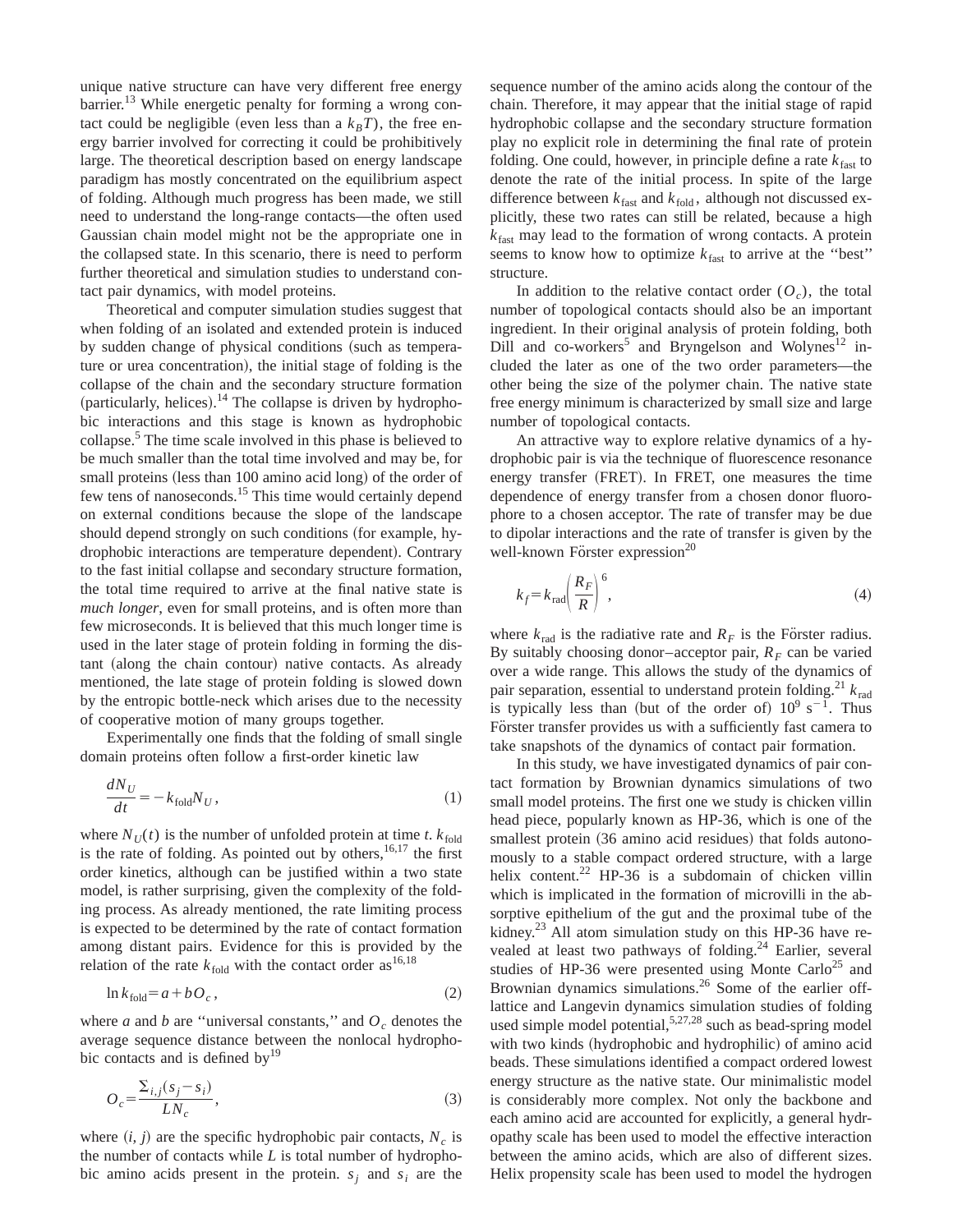bonding, which are present between  $i$  and  $i+4$  amide groups in the helices of real proteins. However, the model is simpler than what used in the well-known work of Scheraga and co-workers, who used more detailed and accurate potential.<sup>29</sup> The success of the Scheraga group in predicting protein structure accurately is well known. $30$  However, the simplicity of our model allowed us to simulate many (about 600) folding trajectories.

While Hp-36 folds to a globular state, the small protein  $\beta$ A-40 has a nonglobular, stringlike structure in its biologically active state.  $\beta$ A-40 has been implicated in the Alzheimer disease. It is believed that  $\beta$ A-40 aggregates to form filaments and deposit as plaques to block the neural network. Several experimental<sup>31-36</sup> and theoretical<sup>37,38</sup> studies have been performed on the thermodynamics and kinetics of plaque formation in  $\beta$ A-40. The aggregation of beta amyloid is believed to happen via its unfolded monomeric state, while the folded state is not prone to aggregation.<sup>39</sup> The main difference between the folded and nonfolded monomer is the presence of a  $\beta$  bend in the former. It is the opening of this  $\beta$ A-40 bend which is believed to make  $\beta$ A prone to association. It is thus essential to understand the relative stability of the folded state with respect to its unfolded state, the kinetics of folding, and energy landscape of this protein. Such understanding can then be used to understand the relative probability and rates of its association.

Our reason for studying these two proteins together is that they represent two very different classes—HP-36 being globular while  $\beta$ A-40 is nonglobular. We have compared not only the folding of each with the respective known structures, but also among the two. There are not only interesting differences but also similarities, as discussed below.

The present simulations reveal several interesting results. We find that the folding trajectories of both the proteins exhibit multistage kinetics. The initial fast hydrophobic collapse is followed by a long plateau regions during which several contacts form and break. Most of the reduction in size and also a large number of hydrophobic contacts, especially the neighboring ones, have already been formed before reaching the plateau region. This plateau region is typically microsecond long. The breaking and formation of hydrophobic contacts are reflected in small variations in size and energy of the plateau. The final approach to the native state is found to be accompanied by rather sudden rise in  $O<sub>c</sub>$  and a small but noticeable lowering in energy.

The present simulations suggest that the length of the plateau is different for different proteins. If the first order kinetics is to be strictly valid, the duration of the plateau must obey a Poissonian statistics.

There are interesting differences between the folding patterns of HP-36 and  $\beta$ A-40. First, the native state of  $\beta$ A-40 is characterized by less reduction in size from its extended state. While radius of HP-36 decreases on folding by about 50%, the same for  $\beta$ A-40 is only about 25%. A similar difference is also found for the total energy change. That is, the folded state of  $\beta A$  is not only much less compact (compared to HP-36), but the relative stability (compared to its own extended state) is less than the same for HP-36. These are of course direct consequences of the nonglobular nature of the



FIG. 1. The basic construction of the model of HP-36 protein is shown. Atoms marked as 1,2,3, etc. indicate backbone  $C_\alpha$  atom, whereas, those marked with  $1', 2', 3'$  denote the whole side chain residue attached to that particular  $C_\alpha$  atom.

native state of  $\beta$ A-40. Not only these, but also the relative arrangement of the hydrophobic and hydrophilic groups in this protein makes it amenable to association, as discussed later.

As pointed out by Snow *et al.*, <sup>40</sup> one needs to simulate a very large number of trajectories because only a small fraction is expected to reach the folded state within the available simulation time. In the present Brownian dynamics simulations, we have simulated about 600 trajectories and observed a similar fact—typically 3%–5% arrive at a low RMSD configuration. All the successful trajectories have been analyzed in terms of topology and related quantities.

The organization of the rest of the paper is as follows: In the next section, we discuss the construction of the interaction potential, which, as already stated, is rather new. In Sec. III, we present the simulation details. Section IV contains results and discussion of the folding of HP-36. Section V contains results on contact pair dynamics. Section VI contains the folding dynamics of  $\beta$ A-40. We conclude the paper in Sec. VII with a brief discussion on the implications of the results and the possible future directions of research.

# **II. CONSTRUCTION OF ENERGY FUNCTIONS OF THE MODEL PROTEINS**

Figure 1 shows the basic construction of the model protein. The backbone atoms are numbered as *i*'s where *i*  $=1,2,3,...$ , etc., whereas the amino acid residues are numbered as  $i'$ s, where  $i' = 1', 2', \dots$ , etc. While the backbone atoms are all of equal size, each side chain atom bears the characteristics of the real amino acid in a given protein. Construction of the model protein has been described in detail elsewhere. $41$  Similar types of model (with more rigorous force field) have recently been introduced by Scheraga *et al.*29,30 Please note here, the construction of the model protein is modified a bit in case of the folding studies of  $\beta$ A-40, where the amino acid glycine is mimicked by only one atom  $(C_{\alpha})$ . Every other simulation detail is same for both the model proteins discussed here.

The total potential energy function of the model protein *V*Total is written as

$$
V_{\text{Total}} = V_B + V_\theta + V_T + V_{\text{LJ}} + V_{\text{helix}}\,,\tag{5}
$$

where  $V_B$  and  $V_\theta$  are the potential contributions due to vibration of bonds and bending motions of the bond angles.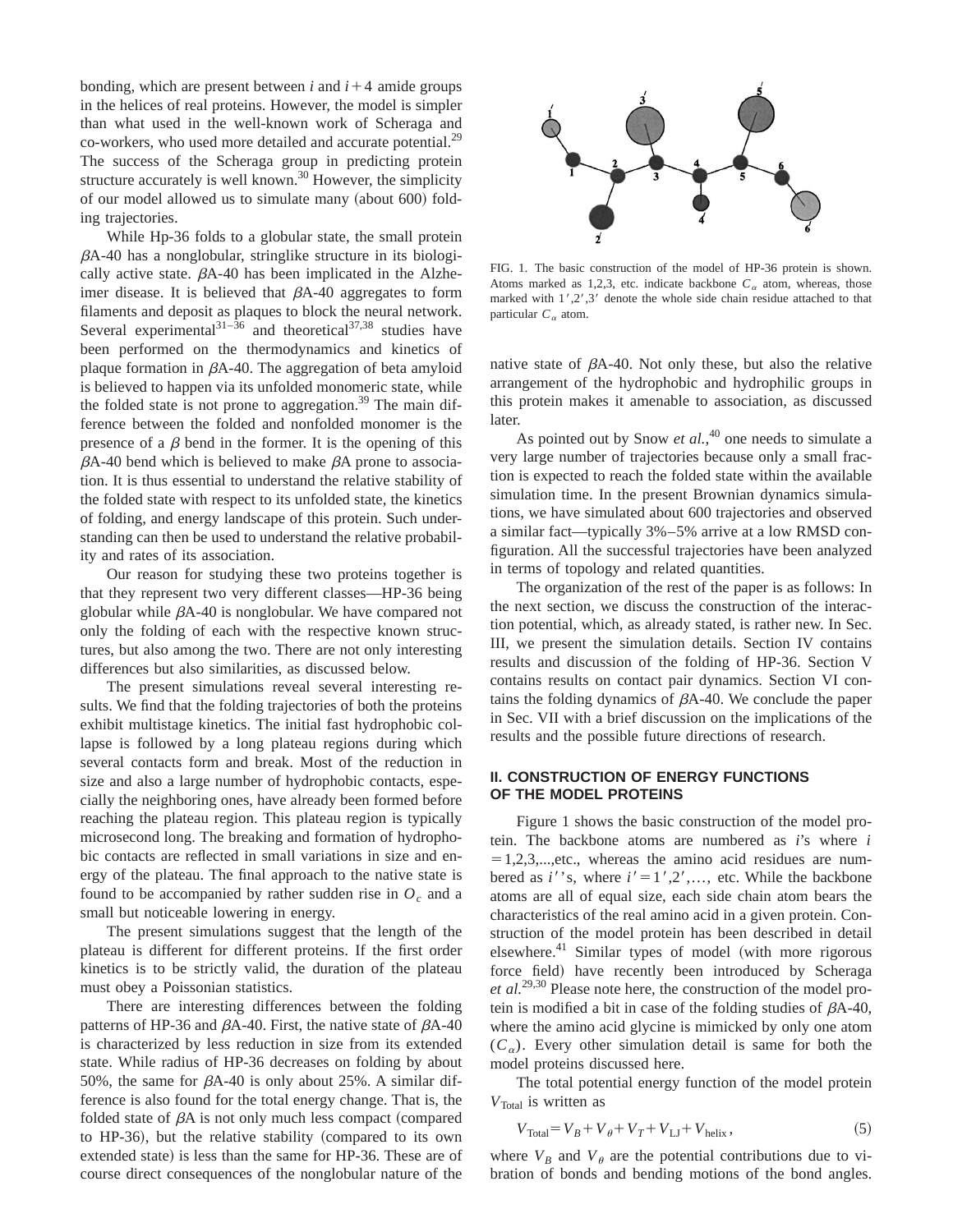Standard harmonic potential is assumed for the above two potentials. The spring constant for the bonds between two backbone atoms is 43.0 kJ mole<sup> $-1$ </sup> Å<sup> $-2$ </sup> and that between a side residue and the adjacent backbone atom is 8.6 kJ mole<sup> $-1$ </sup>  $\AA$ <sup> $-2$ </sup>. In case of the bending potential, spring constant is taken to be 10.0 kJ mol<sup>-1</sup> rad<sup>-2</sup>.  $V_T = \epsilon_T \sum_{\phi} (\frac{1}{2}) [1]$  $+cos(3\phi)$ ) is taken as the torsional potential for the rotations of the bonds.  $\epsilon_T = 1 \text{ kJ mol}^{-1}$ .

The nonbonding potential  $V_{\text{LJ}}$  is the sum of Lennard-Jones pair interaction between the atoms as given by

$$
V_{\text{LJ}} = 4 \sum_{i,j} \epsilon_{ij} \left[ \left( \frac{\sigma_{ij}}{r_{ij}} \right)^{12} - \left( \frac{\sigma_{ij}}{r_{ij}} \right)^{6} \right],\tag{6}
$$

where  $r_{ij}$  and  $\epsilon_{ij}$  are the separation and interaction strength of the "*i-j*" pair.  $\sigma_{ii}$  is the diameter of the *i*th atom.  $\sigma_{ij}$  $= \frac{1}{2}(\sigma_{ii} + \sigma_{jj})$  and  $\epsilon_{ij} = \sqrt{\epsilon_{ii} \epsilon_{jj}}$ . Sizes and interactions are taken to be the same  $(1.8 \text{ Å} \text{ and } 0.05 \text{ kJ} \text{ mol}^{-1}$ , respectively) for all the backbone atoms as they represent the  $C_{\alpha}$  atoms in case of real proteins. Side residues, on the other hand, carry the characteristics of a particular amino acid. Different sizes of the side residues are taken from the values given by Levitt.<sup>42</sup> Interactions of the side residues are obtained from the hydrophobicities of the amino acids. We construct the effective potential guided by the well-known statistical mechanical relation between potential of mean force and the radial distribution function,  $V_{ij}^{\text{eff}} = -k_B T \ln g_{ij}(r)$ .<sup>43</sup> Strong correlation among the hydrophobic groups (absent among the hydrophilic amino acids) implies that the hydrophobic amino acids should have stronger effective interaction than the hydrophilic groups. So the interaction parameters of the side residues are mapped from the hydropathy scale<sup>44</sup> by using a linear equation of the form

$$
\epsilon_{ii} = \epsilon_{\min} + (\epsilon_{\max} - \epsilon_{\min}) * \left( \frac{H_{ii} - H_{\min}}{H_{\max} - H_{\min}} \right),\tag{7}
$$

where,  $\epsilon_{ii}$  is the interaction parameter of the *i*th amino acid with itself.  $\epsilon_{\text{min}}(=0.2 \text{ kJ mol}^{-1})$  and  $\epsilon_{\text{max}}(=11.0 \text{ kJ mol}^{-1})$ are the minimum and maximum values of the interaction strength chosen for the most hydrophilic (arginine) and most hydrophobic(isoleucine) amino acids, respectively.  $H_{ii}$  is the hydropathy index of *i*th amino acid given by Kyte and Doolittle<sup>44</sup> and  $H_{min} (= -4.5)$  and  $H_{max} (=4.5)$  are the minimum and maximum hydropathy index among all the amino acids. Further details are available in Ref. 41.

An important part of secondary structure of the real protein is the  $\alpha$ -helix. In the absence of hydrogen bonding, we introduce the following effective potential among the backbone atoms to mimic the helix formation along the chain of residues

$$
V_{\text{helix}} = \sum_{i=3}^{N-3} \left[ \frac{1}{2} K_i^{1-3} (r_{i,i+2} - r_h)^2 + \frac{1}{2} K_i^{1-4} (r_{i,i+3} - r_h)^2 \right],\tag{8}
$$

where  $r_{i,i+2}$  and  $r_{i,i+3}$  are the distances of *i*th atom with *i*  $+2$  and  $i+3$ th atoms, respectively.  $r<sub>h</sub>$  is the equilibrium distance and is taken as 5.5 Å, motivated by the observation that the distances of  $r_i$  with  $r_{i+2}$  and  $r_{i+3}$  are nearly constant at 5.5 Å in an  $\alpha$  helix. The summation excludes the first and last three amino acids as the helix formation is much less observed at the ends of a protein chain.<sup>45</sup> The force constant for the above harmonic potential is mapped from the helix propensities  $Hp_i$  obtained from Scholtz *et al.*,<sup>46</sup>  $K_i = K_{\text{alanine}}$  $-Hp_i\times(K_{\text{alanine}}-\mathcal{K}_{\text{glycine}}).$  K<sub>alanine</sub> and K<sub>glycine</sub> are the force constants for alanine and glycine,  $17.2$  and  $0.0 \text{ kJ mol}^{-1}$ , respectively. Next, the influence of the neighboring amino acids for the formation of helix has been considered by taking an average of the spring constants,  $K_i^{1-3} = \frac{1}{3} [K_i + K_{i+1}]$  $+K_{i+2}$ ] and  $K_{i}^{1-4} = \frac{1}{4} [K_{i+1} + K_{i+1} + K_{i+2} + K_{i+3}],$  with the condition that  $K_i^{1-3}$ ,  $K_i^{1-4} \ge 0$  as the force constant must remain positive. The above formulation of helix potential is motivated by the work of Chou and Fasman about the prediction of helix formation that *the neighbors of a particular amino acid* should also be considered along with its own helix propensity.<sup>47</sup> That is, *the model effective helix potential must be nonlocal*.

### **III. SIMULATION DETAILS**

The initial configurations of the model proteins were generated by configurational bias Monte Carlo (CBMC) technique.<sup>48</sup> Atoms attached to a single branch point were generated simultaneously. Then the initial configurations were subjected to Brownian dynamics simulation to study the dynamics of folding. Time evolution of the model protein was carried out according to the motion of each atom as below

$$
\mathbf{r}_i(t + \Delta t) = \mathbf{r}_i(t) + \frac{D_i}{k_B T} \mathbf{F}_i(t) \Delta t + \Delta \mathbf{r}_i^G,
$$
\n(9)

where each component of  $\Delta \mathbf{r}_i^G$  is taken from a Gaussian distribution with zero mean and variance  $\langle (\Delta r_{i\alpha}^G)^2 \rangle$  $=2D\Delta t$ .<sup>43,49</sup>  $\mathbf{r}_i(t)$  is the position of the *i*th atom at time *t* and the systematic force on *i*th atom at time *t* is  $\mathbf{F}_i(t)$ .  $D_i$  is the diffusion coefficient of the *i*th atom calculated from the relation  $D_i = C/R_i$ , where *C* is a constant, and  $R_i$  is the radius of the *i*th atom. The unit of length is  $\sigma(3.41 \text{ Å})$  and the unit of time  $\tau = \sigma^2/D_0$ . *D*<sub>0</sub> is the diffusion coefficient obtained by using  $\sigma$  as the diameter in the above equation.  $\tau$ *is*  $\sim$ 1.2 ns *in the real unit for the reduced viscosity*  $\eta$ =10 which is kept fixed. The time step  $\Delta t$  is taken equal to 0.001 $\tau$ . The simulation has been carried out for N number (where  $\mathcal{N} \approx 600$ ) of folding trajectories for both the model proteins—HP-36 and  $\beta$ A-40.

## **IV. FOLDING CHARACTERISTICS OF HP-36**

It is important for any minimalistic model to first establish and satisfy several basic criteria. In case of off-lattice model representation of the proteins, the success lies in reproducing the basic structural similarity of the model protein with the real one. Our model potential seems to be fairly successful in this regard. We first start with the amino acid sequence of HP-36, which is shown in one-letter code in Fig. 2. The solid circles indicate the hydrophobic amino acids, whereas the open circles denote the hydrophilic amino acids. Figure 3 depicts the close resemblance of the structures among the real native structure of chicken villin with one of the folded states of the model protein. Among several folded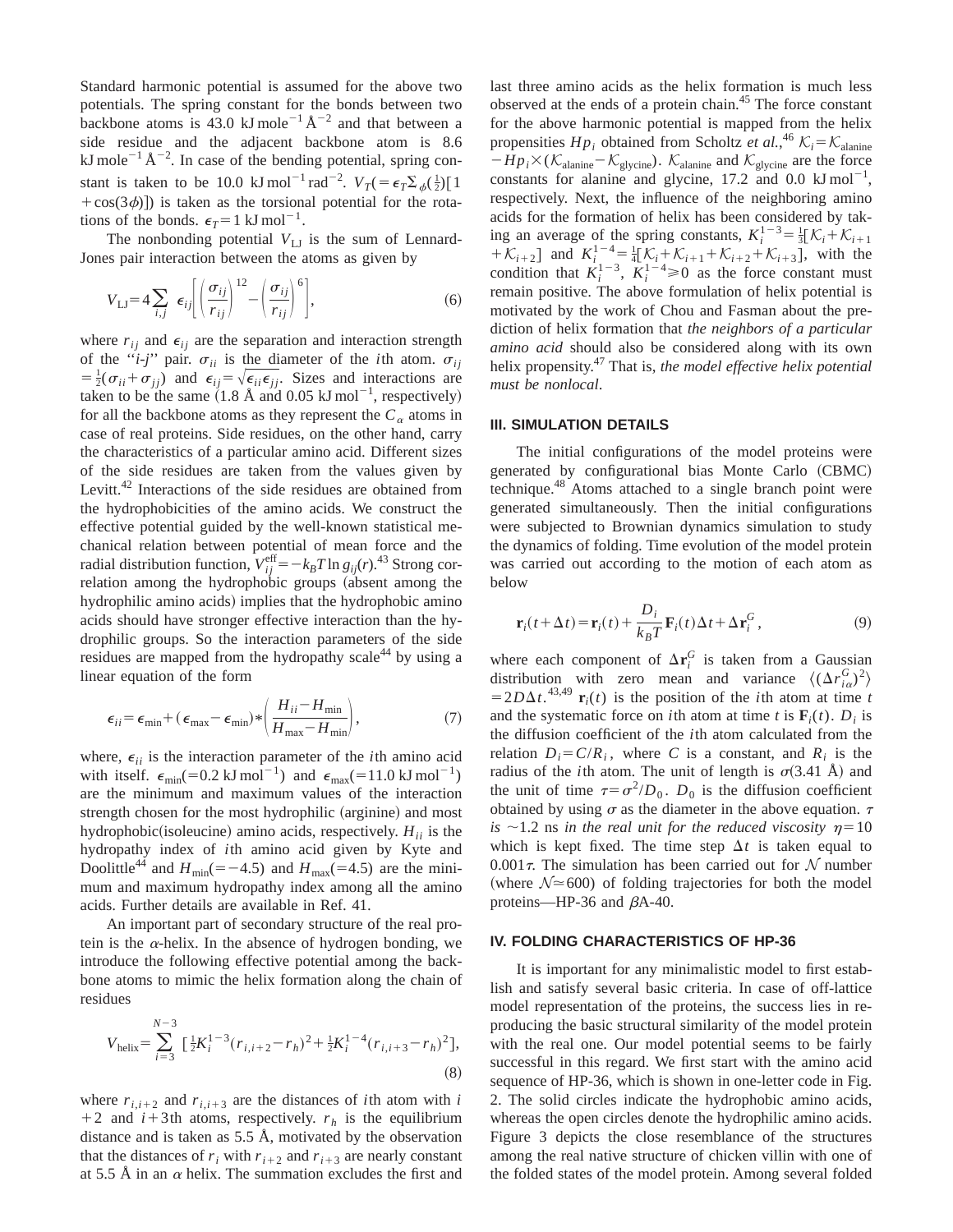

FIG. 2. The amino acid sequence of HP-36 is shown through one letter code. The solid circles denote the hydrophobic amino acids, whereas the hydrophilic amino acids are indicated by the open circles.

states obtained from the Brownian dynamics simulation, Fig.  $3(a)$  shows the one with the lowest root-mean-square deviation  $(4.5 \text{ Å})$ , calculated among the backbone atoms, from the native real protein shown in Fig.  $3(b)$ . Thus, the minimalistic model, with the use of hydropathy scale and helix propensity, successfully reproduces the helices and bends at the appropriate positions with respect to the real protein, despite the lack of detailed interaction such as the hydrogen bonding among the amide groups, electrostatic interactions and the explicit water. Characteristic features of the model protein have been described in detail elsewhere.<sup>41</sup> Note that the lowest RMSD structures are not the lowest energy structure. This is a well-known price paid by the minimalistic models for not including water explicitly and has been discussed in the literature.<sup>25</sup>

Minimalistic models along with the use of Brownian dynamics simulation allow one to explore the landscape of folding in greater detail than a more microscopic treatment, for example, the full atomistic simulation, like the one carried out.<sup>24</sup> An ensemble  $(N)$  of initial high temperature configurations was subjected to temperature quench and the subsequent folding was monitored, until each trajectory led to a final folded state. Analysis of high temperature and the low temperature equilibrated configurations reveals change in the probability distributions of various interesting quantities,



FIG. 3. (a) The backbone structure of the model protein with the lowest RMSD  $(4.5 \text{ Å})$ . (b) The backbone structure of the native state of real HP-36.

such as the total energy, the radius of gyration of the model protein, relative contact order, and also the hydrophobic topological contact number at two different temperatures. These are plotted in Fig. 4. The probability distributions of energy at high temperature equilibrated configurations and low temperature folded configurations are shown in Fig.  $4(a)$ . The distributions are well separated, which signify the presence of well defined folded states. Note that the energy probability distribution is considerably narrower at the low temperature, signifying a funnel-like energy landscape.

Figure  $4(b)$  shows the probability distribution of the number of hydrophobic topological contacts at high and low temperatures, both of which show, interestingly, Gaussian distribution. The distribution shifts toward higher value of topological contact, which characterizes the hydrophobic core formation in the folded state. Similar behavior can be observed in case of the probability distribution of radius of gyration plotted in Fig.  $4(c)$ . Here the high temperature distribution is Gaussian like, showing different possible structural arrangements, due to large conformational entropy. At low temperature, however, the distribution is peaked around 9.6 Å. Note that this is *precisely the experimental value of the radius of gyration of real native HP-36*.

The relative contact order  $(O<sub>c</sub>)$ , introduced by Baker *et al.*, 18,19 denotes the average sequence separation for the hydrophobic residues.  $O<sub>c</sub>$  is thus a good measure of the range of contact formation. Figure  $4(d)$  shows the probability distribution of  $O<sub>c</sub>$  for both high and low temperatures. Note the *predominant formation of long-range contacts at the low temperature* folded configurations, which is absent at higher temperature.

In order to probe the distribution of amino acid residues



FIG. 4. Normalized probability distributions are plotted for high temperature unfolded states and low temperature folded states (as marked in the figures) for different parameters: (a) Total energy, (b) hydrophobic topological contact, (c) radius of gyration, (d) relative contact order parameter; in this figure, the lines trace the distribution to guide the eye.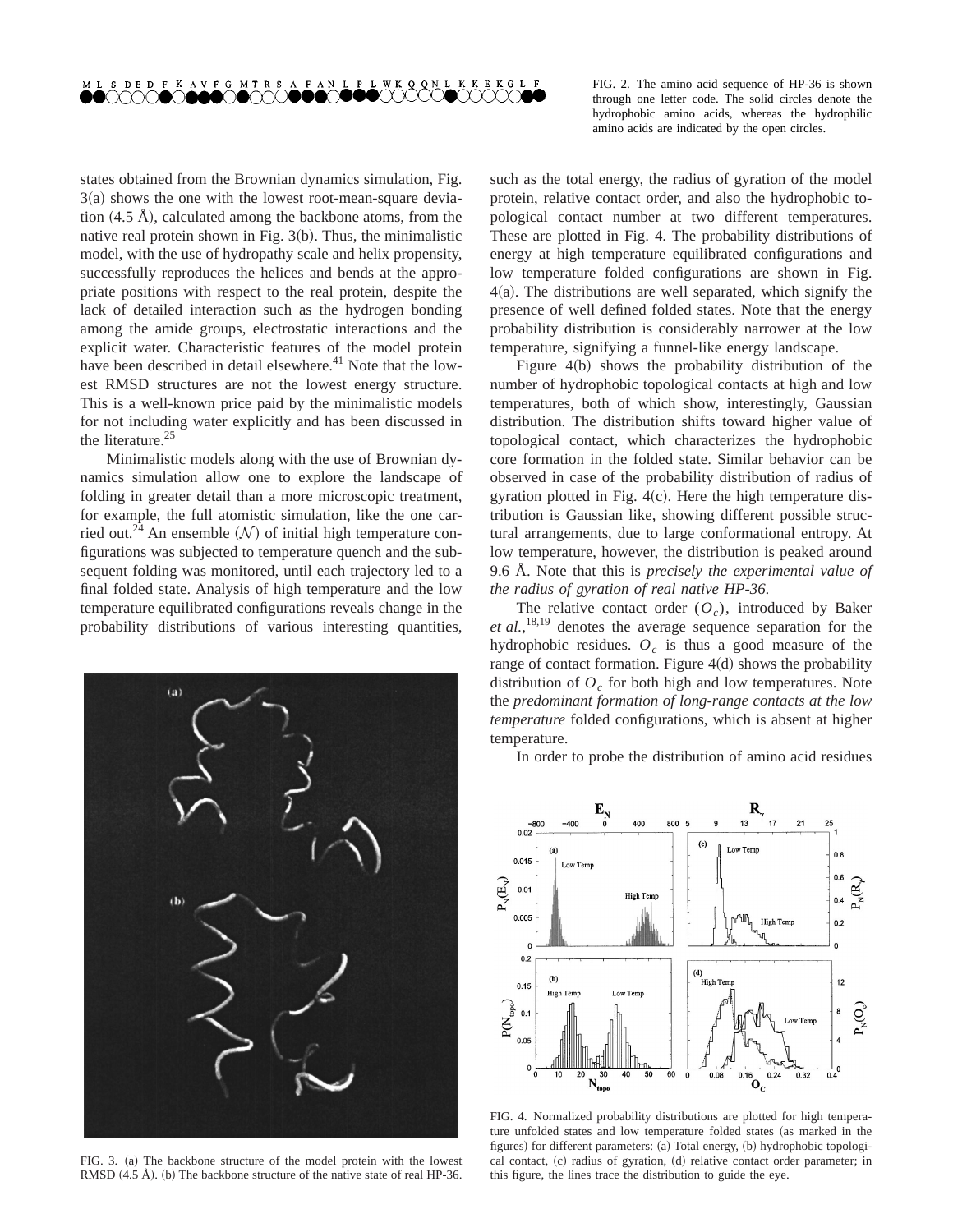in the folded and extended states, we have calculated the Forster efficiency distribution. The well-known Forster efficiency is defined by the following expression:

$$
\Phi_F = \left\langle \frac{k_F}{k_F + k_{\text{rad}}} \right\rangle = \left\langle \left[ 1 + (R/R_F)^6 \right]^{-1} \right\rangle,\tag{10}
$$

where  $\langle \cdots \rangle$  means an equilibrium average over N configurations. We calculated the average Forster efficiency<sup>50</sup> as defined above using the equilibrium configurations both at the low and high temperatures. While the high temperature histogram shows peak at very low Forster efficiency, as expected, the distribution for low temperature folded states shows a peak at high Forster efficiency *with a tail extending upto very low efficiency*, signifying many trapped states with larger separation between donor and acceptor even at a low temperature. Presence of this prolonged tail toward low efficiency even at low temperature is probably an artifact of the present scheme as one does not expect many trapped states in real systems.<sup>51</sup>

### **V. CONTACT PAIR DYNAMICS: HP-36**

A protein possesses complicated and highly correlated network of interactions, and the late stage of folding can be thought of as the interparticle diffusion over a rugged free energy landscape, which is clearly a consequence of strong intermolecular correlations at high density. During the fast hydrophobic collapse (where free energy surface is largely smooth with a steep downward slope), several contacts among the amino acids could be formed which may not be the ''best'' or the native contacts. Therefore, a subsequent cooperative rearrangement is required to replace the wrong (meaning energetically unfavorable) contacts and replace them with the correct, native contacts. Since most contacts have already been formed, the correction of the few wrong ones is a process which is entropically highly unfavorable, even the energy of activation can be significant, because many contacts have to be opened up so that the correct contacts can form. This is a slow and gradual process and is reflected in the wide separation of time scales observed in the time evolution in most dynamical quantities. This in turn may give rise to multistage dynamics in the macroscopic quantities such as total energy, radius of gyration, relative contact order, etc. The consequence of this multistage dynamics is reflected in related dynamical quantities such as survival probability for FRET. Folding can be probed microscopically by monitoring the dynamics of separation between different amino acid pairs.

The existence of the widely different time scales of movement of all the different pairs together gives rise to an overall picture of the dynamics of folding which is reflected in the macroscopic quantities. The effective dynamics of pair separation can be described by introducing a new pair correlation function defined below<sup>26</sup>

$$
C_P^{ij}(t) = \frac{d^{ij}(t) - d^{ij}(\infty)}{d^{ij}(0) - d^{ij}(\infty)},
$$
\n(11)

where,  $d^{ij}(t) = |\mathbf{r}_i(t) - \mathbf{r}_j(t)|$ .  $\mathbf{r}_i$  and  $\mathbf{r}_j$  are the positions of the *i*th and *j*th atom, respectively.



FIG. 5. Average number of contacts (AVCN) (obtained from  $N$  folding trajectories) formed by a particular residue is plotted against residue number, for both high and low temperatures. Filled and open circles denote the hydrophobic and hydrophilic residues, respectively. Solid lines are just for the guidance to the eye. Note that average number of contacts formed by hydrophobic residues is much larger than that of the hydrophilic residues.

To explore the dynamics of pair separation, it is essential to look for a proper nucleation center, around which the pair contact separation evolves significantly at a later stage of folding. Figure 5 shows the average number of contacts (obtained from  $N$  different folded states) formed by a particular residue for both high temperature unfolded and low temperature folded states. The hydrophobic beads are denoted by solid circles, whereas the open circles signify the hydrophilic ones. It is interesting to note that at high temperature, the average contact formation is random due to high conformational entropy. At low temperature, however, the average contact formation is *much higher for the hydrophobic beads, especially those which are in the middle of the sequence*.

The dynamics of contact formation is calculated for the 9th side residue (that is,  $i=9$ ) with the other hydrophobic residues. So  $j$  in Eq.  $(11)$  is varied. Figure 6 shows the time



FIG. 6. Dynamics of contact formation of different side residues with the 9th side residue is shown. The multistage relaxation process in the dynamical quantities originates from the diverse dynamics of the contact pairs. The time is scaled by  $\tau$  and  $\tau=1.2$  ns for an aqueous solution.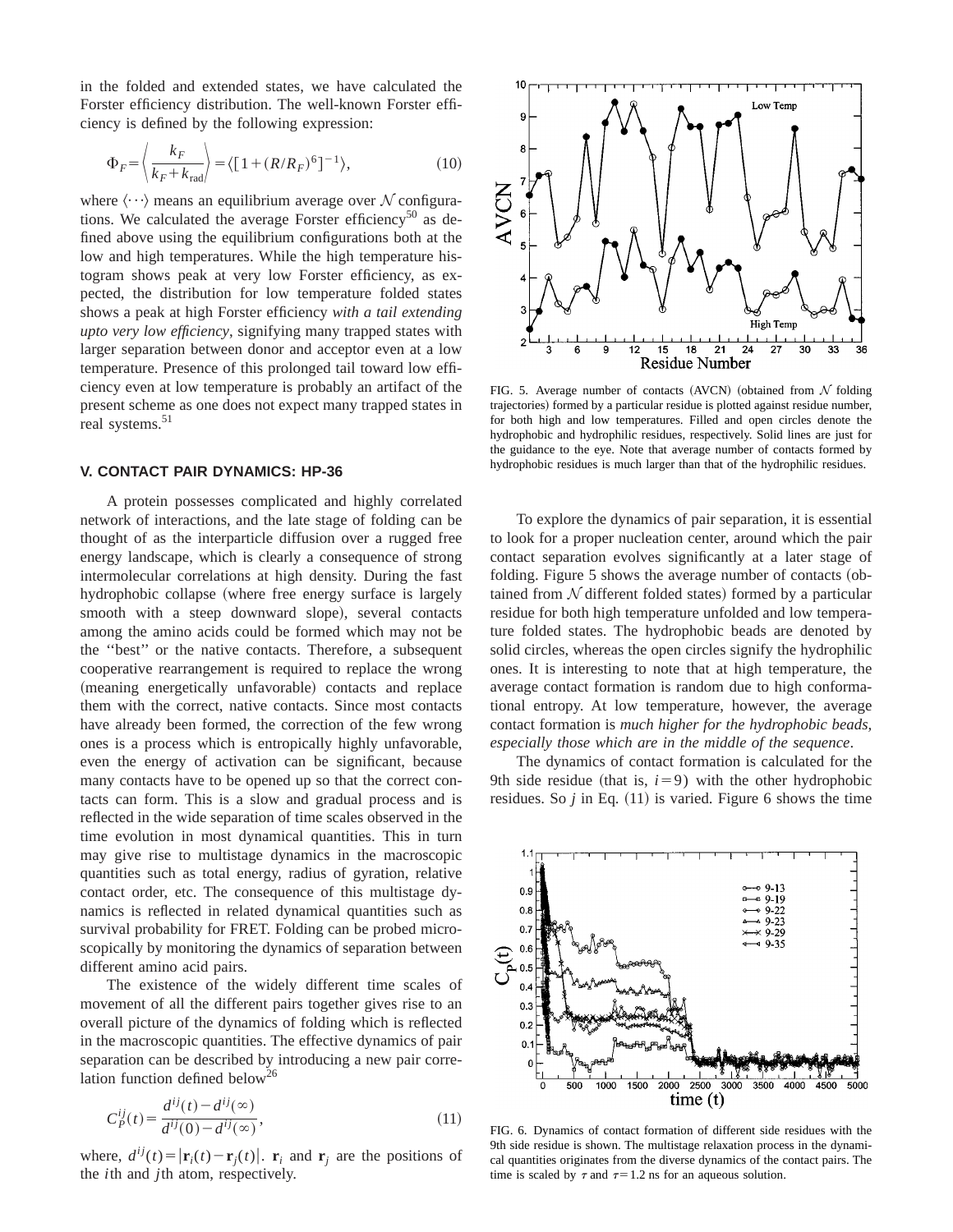

FIG. 7. Time evolution of energy of five different trajectories is shown. Inset shows the change in the energy of the local minima corresponding to the respective time evolved configurations (time evolution of energy and minimum energy for a particular trajectory is shown by a particular line type).

dependence of contact formation subsequent to quenching, that is  $C_p^{9j}(t)$  along the folding trajectory that leads to the lowest energy state. Multistage dynamics is also observed for  $C_P^{9j}(t)$ . The side residues, which are close to the tagged one, collapse fast, some even show an initial shoulder. Several show the plateau in the long time decay *that correlates with the similar plateau observed in case of other dynamical quantities*. 41

Survival probability in fluorescence resonance energy transfer (FRET) also shows the signature of multistage dynamics. Survival probability was calculated using the Förster energy transfer rate  $k_f$  given in Eq. (4). During the time evolution of the folding trajectory with a discrete time step of  $\Delta t$ , a random number, uniformly distributed between 0 and 1, is generated at each time step. Forster transfer was assumed to take place if the drawn random number was less than or equal to  $k_f \Delta t$ . The survival probability  $S_p$  remains unity until the Förster transfer occurs, after which it becomes zero. This process was repeated for  $N_s$  number of times (where  $N_s = 10^5$ ). So the survival probability is the average of many Heaviside step functions. The equation of survival probability is given by

$$
S_P(t) = \frac{1}{N_s} \sum_{i=1}^{N_s} H(t - t_i),
$$
\n(12)

where,  $H(x)$  is a Heaviside step function, which is 1 for its positive argument, and 0 otherwise.  $t_i$  is the time of Forster transfer at the *i*th observation. Time dependence of FRET shows the signature of multistage decay of  $S_p(t)$ ,<sup>50</sup> similar to the dynamics of other dynamical properties such as energy, relative contact order, etc. discussed later. Although the survival probability could capture the dynamics of folding for appropriate  $R_F$ , it is found to be relatively insensitive to  $k_{\text{rad}}$ . 50

Figure 7 shows the multistage time evolution of energy of model HP-36 for five representative folding trajectories



FIG. 8. Time evolution of relative contact order  $[O_c(t)]$  and hydrophobic topological contacts  $(N_{\text{topo}})$  along the folding trajectory, which leads to the lowest energy state among total  $N$  simulations.

among the total  $N$  simulations. Each of the five trajectories corresponds to a complete Brownian dynamics simulation for a particular CBMC generated initial configuration. All the trajectories show the first initial collapse within  $500t$  ( $\sim$ 600 ns). The next stage of folding is long and takes about  $1-10$  $\mu$ s, varying for different trajectories. The particular trajectory leading to the lowest energy state is shown. Note that, all the trajectories do not lead to the same lowest energy state, or they do not follow the same path to go to the folded state. Many of them are trapped at an early local minima, where they stay infinitely. This is reflected in the long tail of the Förster efficiency distribution at the low temperature.<sup>50</sup> Energy of the local minima corresponding to a particular time evolved configuration was calculated with the help of conjugate gradient technique at some time interval for all the trajectories. Inset shows the change in the local minima for all the folding trajectories. During the initial collapse, each trajectory goes over many different local minima. After the collapse, the long plateau in all the trajectories correspond to a particular local minima. Any change in the energy is accompanied by the change in the local minima as shown in the inset. This signifies a large conformational barrier faced at the later stage of folding when folding probably is driven by the need to form correct native contacts. Wrong contacts lead to a wrong path and misfolding, and probably entanglement.

The dynamics of relative contact order and hydrophobic topological contact plotted in gives further insight into the dynamics of folding in the model proteins. We have plotted the time evolution of the above quantities in Fig. 8 for the trajectory leading to the lowest energy state. The multistage folding dynamics observed in the previous figure for the time evolution of energy seems to sustain in the time variation of both  $O_c$  and  $N_{\text{topo}}$ . There is an initial rapid formation of the topological contact, and relative contact order, followed by a slower late stage dynamics. The change in energy, and the *corresponding change* in the energy of the local minima is accompanied by the change in contact formation, evident from the increase in  $N_{\text{topo}}$ , and the contacts are long ranged, as denoted by the increase in  $O_c$ . Note that, the  $O_c$  is the average sequence separation. So increase in  $O<sub>c</sub>$  signifies the formation of long-range contacts. The contact formation and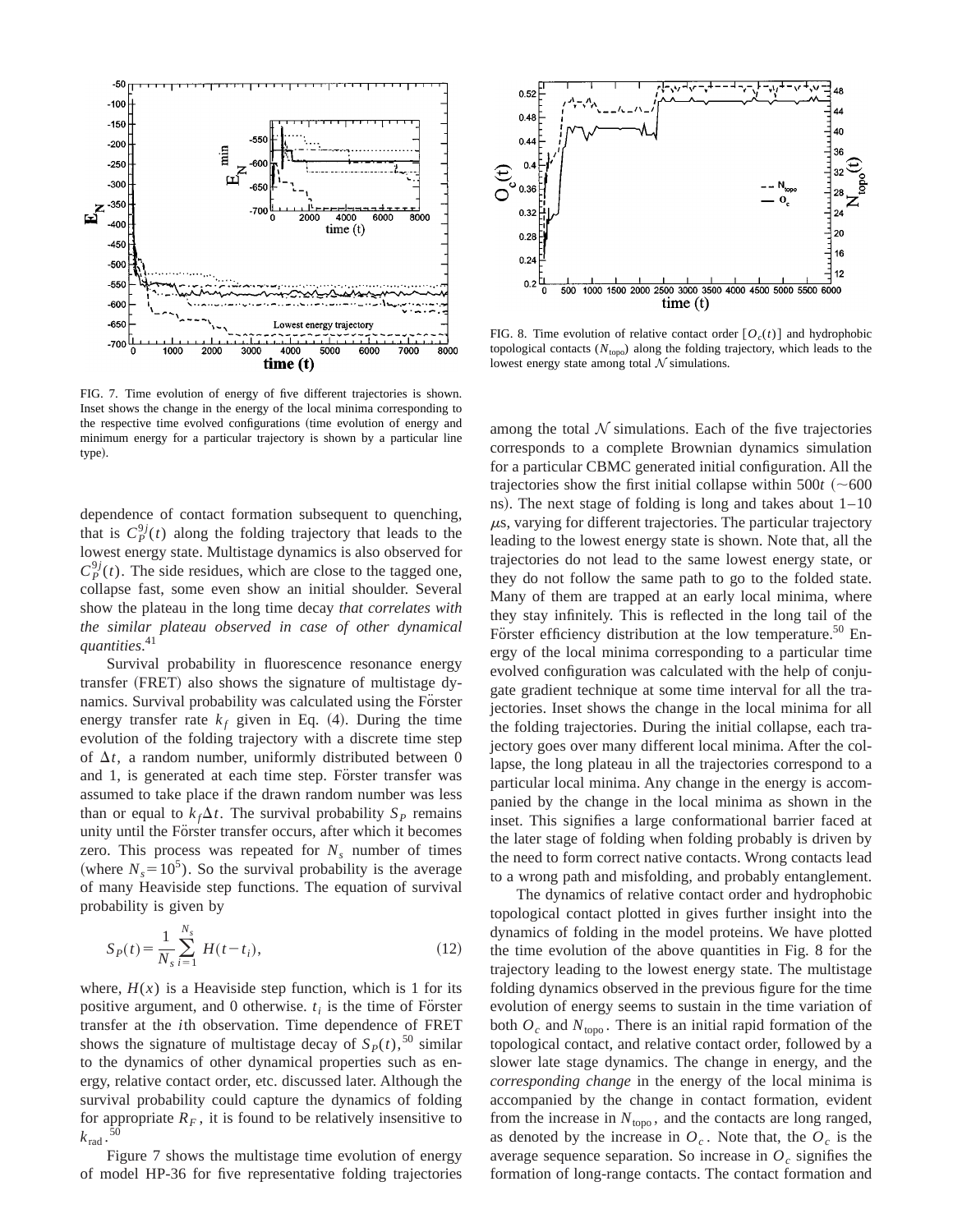

FIG. 9. Dynamics of contact formation of 9th side residues with other hydrophobic side residues. The result is an average over  $N$  configurations. The multistage dynamics is reflected even in this *average-microscopic* quantity. Inset shows the long relaxation dynamics of 9–35 pair contact.

breaking seem to continue even after the protein has reached the folded state. Similar picture was provided by Sali *et al.*<sup>11</sup>

All the individual simulation shows multistage dynamics for the dynamical variables such as energy, radius of gyration, topological contact, relative contact order etc. However, the average dynamics looks very different. In order to get an idea about the average kinetics of protein folding, we have averaged the energies at a particular time  $(\langle E_N \rangle)$  after the temperature quench at  $t=0$ , for all the  $N$  trajectories. Time variation of this average energy shows an overall nonexponential dynamics, with very low stretching coefficient. The signature of fast initial collapse and slow late stage dynamics is reflected also in this highly nonexponential average dynamical behavior.

Figure 9 shows the average of the contact pair dynamics obtained from  $N$  different contact pair trajectories. Note that, even after the average over  $\mathcal N$  trajectories, the dynamics of contact pair still shows widely different time scales for different pairs.

## **VI. FOLDING OF**  $\beta$ **A-40 AND MULTISTAGE DYNAMICS**

The multistage dynamics discussed in the previous sections is observed for other model proteins as well. In order to illustrate the scope of the off-lattice model of proteins discussed here, we have implemented the same model and Brownian dynamics simulations to study  $\beta$ A-40 protein and its different fragments, all of which are of enormous importance due to their implications in the misfolding related diseases. The misfolded  $\beta$ A-40 are prone to associate and they form large aggregates, polymerize to insoluble fibrils and deposit as plaque. One of the major cause of Alzheimer disease is this plaque depositions. A number of structural models of amyloid fibrils have recently been proposed that argues for both parallel<sup>52,53</sup> and anti-parallel  $\beta$ -sheet<sup>54</sup> organization. Multiple quantum solid-state nuclear magnetic resonance (NMR) experiment indicated an in-register parallel arrangement of  $A\beta$ .<sup>55</sup>



FIG. 10. Sequence of the  $\beta$ A-40 and its different fragments are shown. The hydrophobicity of the amino acids is shown by the open and filled circles for the hydrophilic and hydrophobic amino acids, respectively. The gray circles denote the neutral glycine residues. The coarse grained hydrophobicity is also shown.

 $A\beta$  is derived from the COOH-terminus of a 695 residue precursor protein, known as  $\beta$ APP<sub>695</sub>.<sup>56</sup> The sequence of A $\beta$ includes the first 28 residues of the extracellular domain and the rest 11–14 residues of the transmembrane region. Figure 10 shows the sequence of the  $A\beta$  and its different fragments. The hydrophobic amino acids are shown by filled circles, whereas the open circles denote the hydrophilic amino acids. Glycine is almost neutral, so it is indicated by gray (shaded).

 $A\beta$  is a small protein without large stability for the native state. It has no unique native structure. The interatomic distances, obtained from two-dimensional (2D) NMR, and the constrained minimization result in 20 different structures obtained from protein data bank (PDB).<sup>57</sup> Individually all the NMR structures show a sequence of secondary structures: random coil  $\rightarrow$  helix  $\rightarrow$  bend $\rightarrow$  random coil  $\rightarrow$  helix  $\rightarrow$  bend. Interestingly, when plotted together, all the native structures, obtained from NMR, show the pronounced  $\beta$  bend in the middle (around residue  $24 - 28$ ) for all the folded forms.

Brownian dynamics simulations of the model  $\beta$ A-40 protein yield low temperature states, some of which (with low RMSD values compared to one of the NMR structure of the real protein<sup>58</sup>) are shown in Fig. 11(a). Here also note the same pronounced  $\beta$  bend. The two structures are statistically quite similar. Figure  $11(b)$  shows the conformations of the model  $\beta$ A-40 equilibrated at a high temperature. The high temperature configurations assume a bent-rod structure.<sup>59</sup>

Figure 12 shows the multistage decay in the time evolution of the energy of  $\beta$ -amyloid for the representative folding trajectory, in this case the particular one leading to the lowest RMSD structure. This shows the similar features as observed in case of the folding trajectories of model HP-36. There is an initial ultrafast hydrophobic collapse, which is followed by a long plateau. This indicates the slower rearrangement of the side residues necessary to form the rate determining long- range contacts. Inset of Fig. 12 shows the change in local energy minima corresponding to the configuration at a particular time along the path of folding. *The overall monotonic decease in the local minima is a direct signature of folding*. Note that, the model showing multistage dynamics continues to exist even in case of the nonglobular proteins. So it can be regarded as a general phenomena observed in case of minimalistic model, which can infer some insight into the dynamics of folding.

Since  $\beta$ A-40 is a nonglobular protein, the stability of the native state or the decrease of the radius of gyration is expected to be much smaller than that of the globular HP-36 protein. Figure 13 shows the decrease in radius of gyration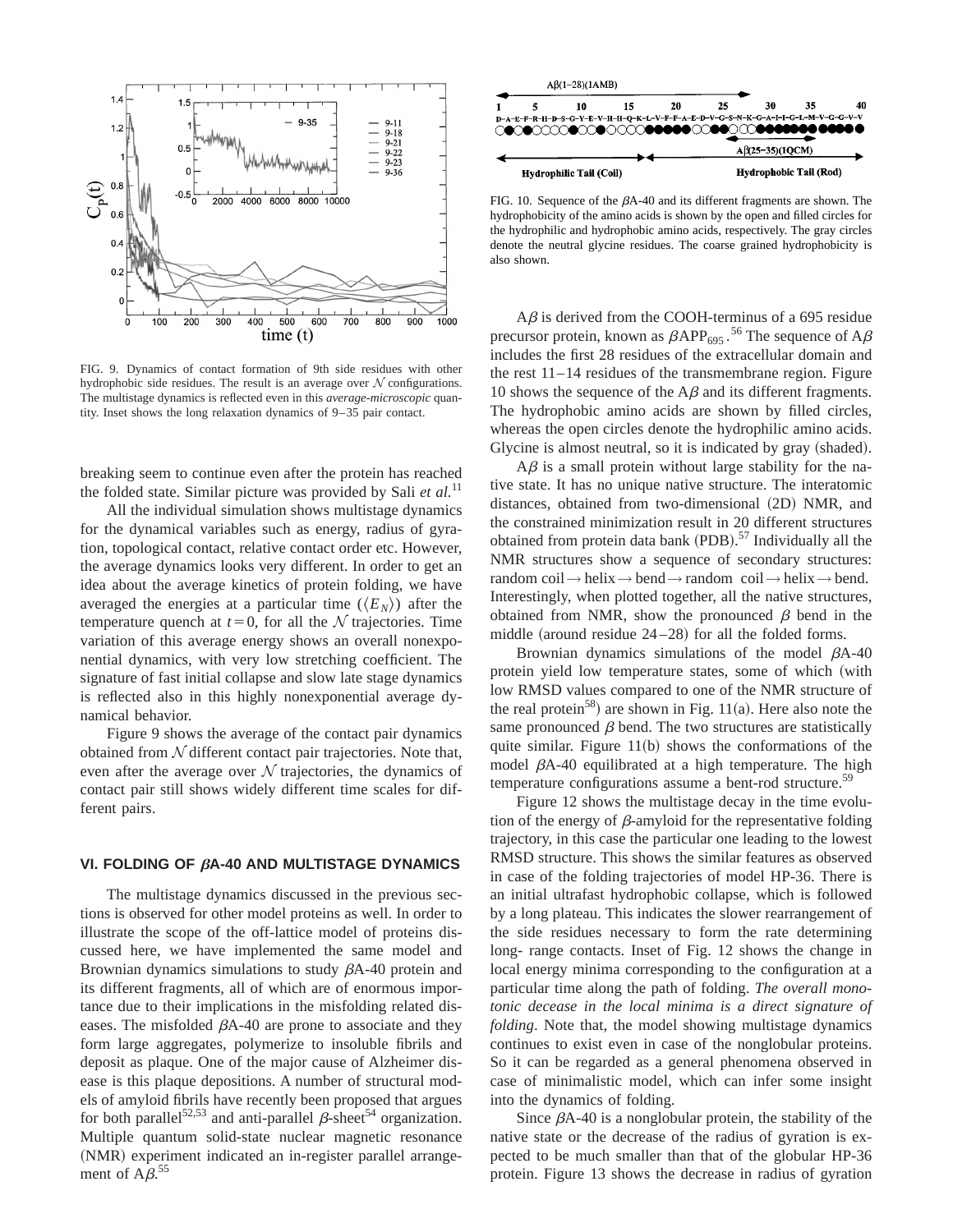

FIG. 11. (a) The 10 different folded (quenched) backbone structures (plotted with Rasmol software) of the model  $A\beta$  obtained from Brownian dynamics simulations with the minimalistic model. The  $\beta$  turn is clearly visible. (b) The configurations at high-temperature show an extended bent-rodlike structure

per amino acids for globular HP-36 and nonglobular  $\beta$ A-40 and its different fragments. The fragments of  $\beta$ A-40 are also important in misfolding related diseases and they are well studied. The peptide containing the first 28 amino acids  $\left[\beta(1-28)\right]$  of  $\beta$ A-40 has been enlisted in the PDB<sup>57</sup> with pdb-id 1amb, $60$  whereas the one with 25th to 35th residues  $[\beta(25-35)]$  of  $\beta$ A-40 exists in the PDB with the pdb-id 1qcm.<sup>61</sup> Both the fragments show string like structure. The decrease is much more for the globular protein, while the fragments having string like structures show least decrease in radius of gyration per amino acid.



FIG. 13. Radius of gyration per amino acid  $(R_{\gamma}^{N}/N_{AA})$  for different proteins—HP36,  $\beta$ A-40,  $\beta$ (1-28), and  $\beta$ (25-35). Note the relatively smaller decrease in  $R_{\gamma}^{N}/N_{AA}$  for nonglobular proteins.

Based on the above results, we propose the following model of aggregation and subsequent deposition of  $\beta$ A-40 protein. Basic physical concepts that determine the aggregation of  $A\beta$  are the following. (i) Interactions (with nucleation sites) among the hydrophobic residues decrease the energy by association, (ii) the entopic contribution comes from the randomization of the hydrophilic tail. These two factors can lead to a rich and complex free energy landscape. The dimer itself can have two alternating arrangements<sup>59</sup> as shown in Fig. 14. In these two arrangements,  $\pi$ -stacking interaction among phenylalanine groups and other such strong hydrophobic interactions would favor parallel arrangement, but at the cost of entropy loss at the hydrophilic chain end. The hydrophilic tails would favor anti-parallel arrangement due to the larger accessible degrees of freedom. However, in the anti-parallel arrangement, the hydrophobicity remains frus-



FIG. 12. Multistage dynamics is shown for the time evolution of energy of  $\beta$ A-40. Inset shows the monotonically decreasing energy of the local minima corresponding to the time evolved configuration at a particular time. Time is scaled by  $\tau$ , where *tau* is  $\sim$ 1.2 ns for aqueous solution.



FIG. 14. Schematic representation of the proposed aggregation model. The possibility of both parallel and anti-parallel arrangements is shown.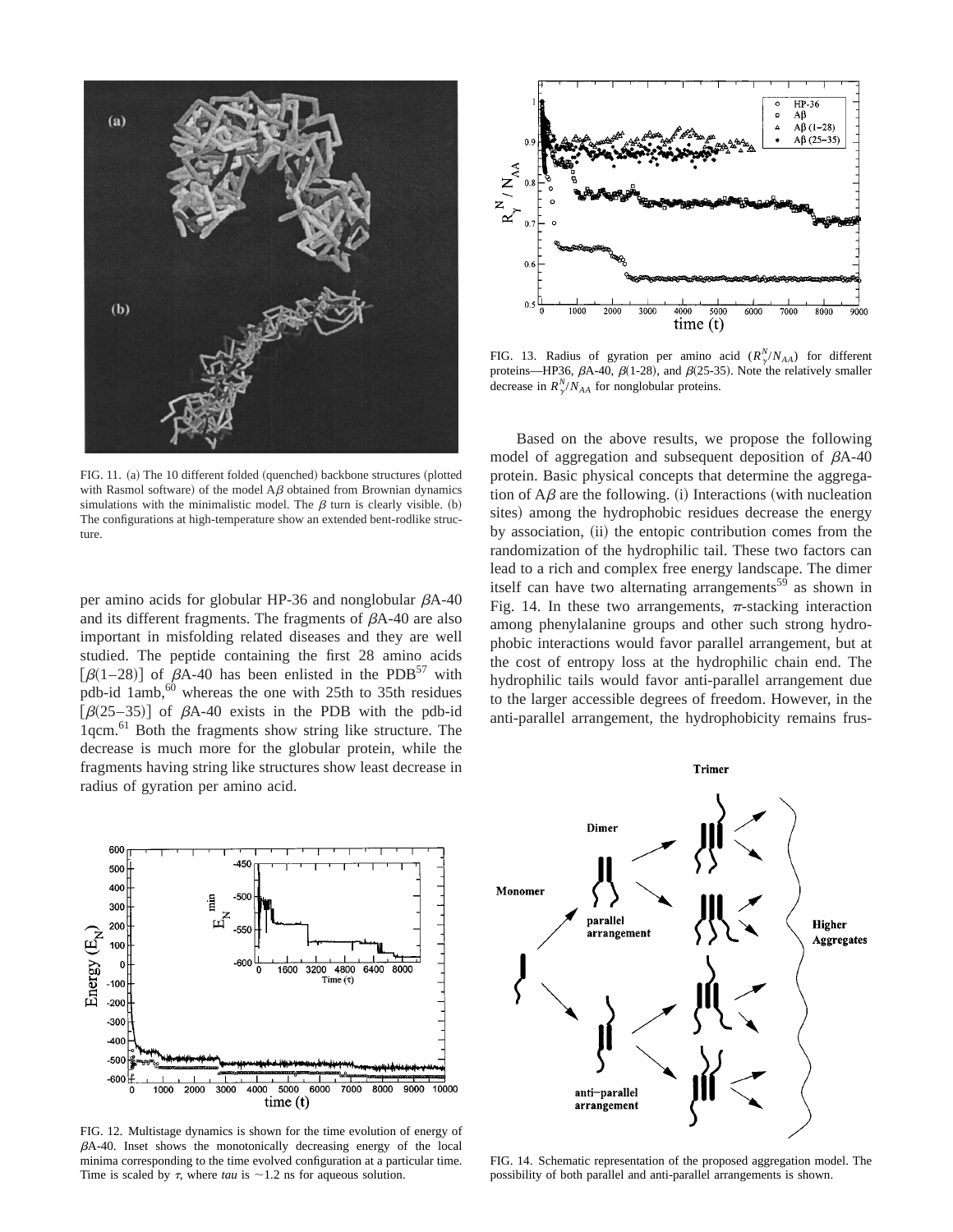trated. *Such arrangements have indeed been predicted and observed in the rod-coil diblock copolymers*, <sup>62</sup> which lend support to our argument.

# **VII. CONCLUDING REMARKS**

In this work we have used the newly developed minimalistic model to study several dynamic aspects of folding in two small but important proteins—HP-36 and  $\beta$ A-40. The minimalistic model is sufficiently simple to allow BD simulation of large number of folding trajectories, yet it retains a few of the complexities of the real protein. Contact pair dynamics and the time evolution of energy, radius of gyration, relative contact order formation, etc. bring out the rich and diverse dynamics of protein folding. The initial ultrafast hydrophobic collapse signifies that the upper part of the funnel is steep—followed by a change in slope. The *rate determining step, however, arises from the final stage of folding on a flat and rugged energy landscape marked by large conformational entropy barrier, but with little energy change*. <sup>8</sup> This entopic bottleneck arises from the necessity to form longrange hydrophobic contacts, as envisaged earlier by Dill and Wolynes.<sup>5,12</sup> This separation of time scale was earlier suggested by Sali *et al.*<sup>11</sup> The dynamics in the flat rugged energy landscape is rather similar in nature to the slow dynamics observed in computer simulations on relaxation and transport in glassy liquids.

The present work also brought out several detailed features. The atoms modeling the whole side chain of the real protein play important role in structural and dynamical aspects of folding. Moreover, the contact pair correlation function introduced can probe the folding events in minute detail. The dynamics of contact pair formation can be explored by FRET. It is interesting to note that our minimalistic model can reproduce several features observed experimentally, not only the structure but also  $(somewhat surprisingly)$ the known time scale of folding for HP-36.

The study of  $\beta$ amyloid reveals several interesting features. Our model correctly reproduces the  $\beta$  bend in the folded state and predicts that the high-temperature form of  $\beta$ A is a bent-rod extended structure. Depending on this structure of the unfolded state, we have proposed a model of association of  $\beta$  amyloids. This model is based on the analogy of extended  $\beta$ A-40 with rod-coil diblock copolymers. However, a lot more work is required to develop this model further.

How to develop a theory to describe the dynamics of the late stage of protein folding where contacts are broken and formed? As already emphasized, this is a strongly correlated process. Recently *Makarov et al.* have presented an elegant analysis of the rate of contact formation assuming Gaussian distribution of the probability of intersegment distance. This analysis finds the following expression for the rate  $k_{\text{fold}}$  as given below<sup>16</sup>

$$
k_{\text{fold}} = Nk_d \exp[-F_0/k_B T] \exp[-N\Delta F/k_B T], \tag{13}
$$

where  $\Delta F$  is the mean free energy gained when forming a contact and  $k_d$  is the mean rate constant. Notably, those authors could derive the experimentally observed logarithmic dependence of rate on contact order. They have also observed that faster scale dynamics of the individual contact formation is beyond the time scale of observation employed in the current experiment.

We finally address the issue of the observed first-order kinetics in the folding of small proteins. As observed in present simulations, the waiting time for the contact formation is different for different trajectories. A simple, straightforward but microscopic explanation of the exponential kinetics emerges if this waiting time distribution for contact pair formation obeys a Poissonian distribution as given by

$$
P(\tau) = \frac{1}{\tau} e^{(-t/\tau)}.
$$
\n(14)

The reason for the Poissonian distribution for the waiting time could be a severe entopic bottleneck, whose ''width'' is nonfluctuating, and the waiting time itself has a narrow distribution. These are of course the classic conditions for the observation of an exponential kinetics.<sup>63</sup>

The origin of the (on the average) microsecond long waiting time is due to combination of two factors. One is of course the narrow entopic bottleneck. The second one is that in the collapsed state the effective diffusion coefficient of amino acid monomer is small because of the high density. This concept can be quantified in the following way. When a particle escapes from a cavity through a narrow window, it's survival probability decays as a single exponential, in spite of the fact that no energy barrier is involved. For example, the escape rate of a particle of diffusion coefficient *D* through a round hole of radius *a* from a cavity of volume *V* is given  $bv^{64}$ 

$$
k = 4Da/V. \tag{15}
$$

In the collapsed state, not only the equivalent of *a*/*V* is small, but the effective diffusion constant *D* is also small. The treatment of Makarov *et al.* addresses the free energy barrier part but not the kinetics. Notable advances in addressing the dynamics has recently been made by Wolynes and co-workers.9

## **ACKNOWLEDGMENTS**

The authors thank CSIR, DAE, and DST, India for financial support. We thank Professor P. Balaram and Professor P. G. Wolynes for useful comments. A.M. thanks Ashwin Sampangiri, Kausik Chakrabory, Prasanth P. Jose, and Dwaipayan Chakrabarti for technical discussions.

- ${}^{1}$ C. B. Anfinsen, Science **181**, 223 (1973).
- $2^2$ M. Levitt and A. Warshel, Nature (London)  $253$ , 694 (1975).
- <sup>3</sup> J. N. Onuchic, Z. Luthey-Schulten, and P. G. Wolynes, Annu. Rev. Phys. Chem. 48, 545 (1997).
- 4P. G. Wolynes, J. N. Onuchic, and D. Thirumalai, Science **267**, 1619  $(1995)$
- 5K. A. Dill, D. O. V. Alonso, and K. Hutchinson, Biochemistry **28**, 5439 (1989); K. A. Dill and H. S. Chan, Nat. Struct. Biol. 4, 10 (1997).
- 6P. E. Leopold, M. Montal, and J. N. Onuchic, Proc. Natl. Acad. Sci. U.S.A. 89, 8721 (1992).
- 7R. Zwanzig, A. Szabo, and B. Bagchi, Proc. Natl. Acad. Sci. U.S.A. **89**, 20  $(1992).$
- <sup>8</sup> R. Zwanzig, Proc. Natl. Acad. Sci. U.S.A. 92, 9801 (1995).
- <sup>9</sup> J. J. Portman, S. Takada, and P. G. Wolynes, Phys. Rev. Lett. **81**, 5237
- (1998); J. Chem. Phys. 114, 5069 (2001); 114, 5082 (2001).